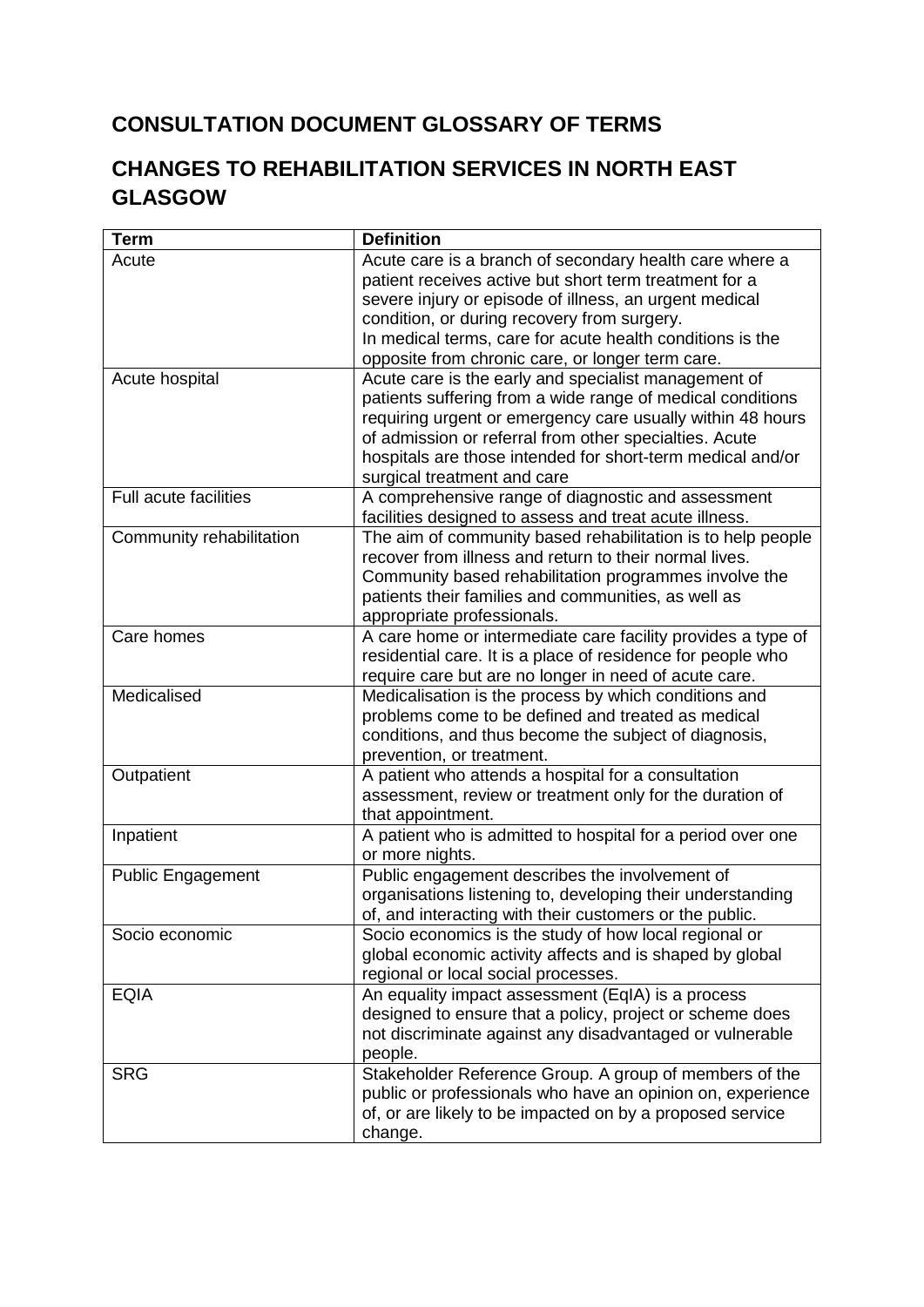| Mutil disciplinary          | A multidisciplinary approach involves drawing appropriately<br>from multiple professions to deliver a comprehensive<br>service. The multidisciplinary team is brought together to                                                                                                                                                                                                                     |
|-----------------------------|-------------------------------------------------------------------------------------------------------------------------------------------------------------------------------------------------------------------------------------------------------------------------------------------------------------------------------------------------------------------------------------------------------|
|                             | address complex clinical needs.                                                                                                                                                                                                                                                                                                                                                                       |
| Clinical team               | The multi disciplinary team of doctors nurses and other<br>health professionals who work together to provide health<br>care.                                                                                                                                                                                                                                                                          |
| <b>Clinically driven</b>    | A decision or opinion based on the professional views of<br>the clinical team based on delivering a better service for<br>patients.                                                                                                                                                                                                                                                                   |
| Chronic conditions          | A chronic condition is a health condition or disease that is<br>persistent or otherwise long lasting in its effects or a<br>disease that comes with time. Common chronic diseases<br>include arthritis, asthma, and diabetes.                                                                                                                                                                         |
| Statutory responsibility    | A statute is a written enactment of a law or rule made by<br>legislative bodies. The responsibility under this statute is a<br>legal responsibility.                                                                                                                                                                                                                                                  |
| Day hospital                | A day hospital is a facility that offers a range of focussed<br>health care, such as rehabilitation services, to individuals<br>who require those services but are able to return to their<br>homes overnight.                                                                                                                                                                                        |
| Geriatrician                | Geriatrics or geriatric medicine is a specialty that focuses<br>on health care of elderly people. It aims to promote health<br>by preventing and treating diseases and disabilities in older<br>adults. A geriatrician or geriatric physician, is a physician<br>who specializes in the care of elderly people                                                                                        |
| Capital development         | A capital project is a lengthy investment used to build, add<br>to or improve a facility. It is any task that requires the use of<br>significant capital, both financial and labour, to start and<br>finish. Capital projects are defined by their large scale and<br>large cost relative to other investments that involve less<br>planning and resources.                                           |
| One stop basis              | One stop basis refers to a number of related treatments or<br>services offered in a joined up process which allows<br>patients to access several services in a single visit.                                                                                                                                                                                                                          |
| Frailty                     | Frailty is a common geriatric syndrome that embodies an<br>elevated risk of catastrophic declines in health and function<br>among older adults. Frailty is a condition associated with<br>ageing.                                                                                                                                                                                                     |
| Allied health professional  | Allied health professions are health care professions<br>distinct from nursing, medicine, and pharmacy. They work<br>in health care teams to make the health care system<br>function by providing a range of diagnostic, technical,<br>therapeutic and direct patient care and support services<br>that are critical to the other health professionals they work<br>with and the patients they serve. |
| Emergency receiving complex | The area of an acute hospital where emergency patients<br>receive their initial assessment and diagnosis.                                                                                                                                                                                                                                                                                             |